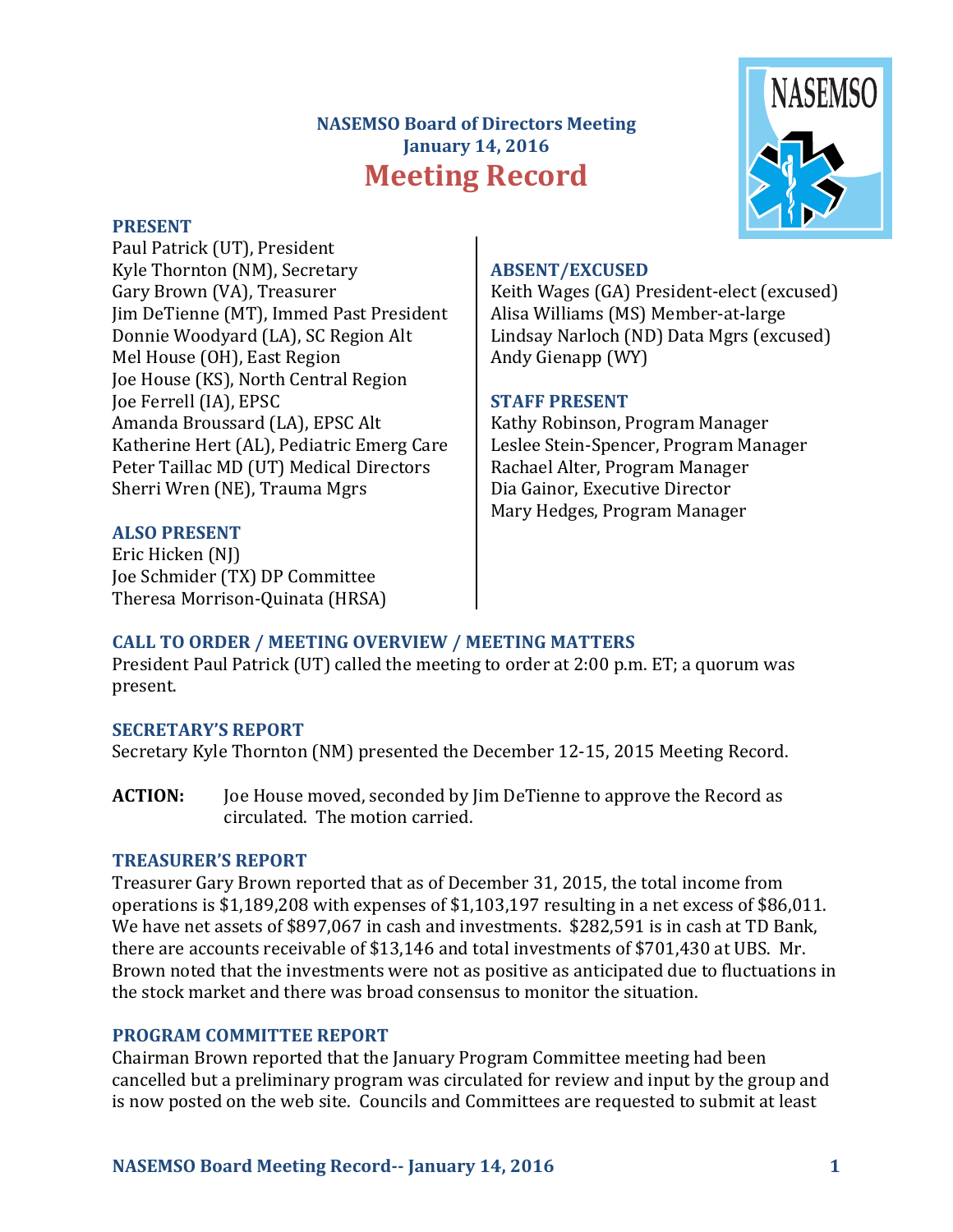one "hot topic" for the Fall program schedule, suggestions to be sent to Gary or Mary Hedges. The next committee call is scheduled for February 9.

## **EXECUTIVE DIRECTOR'S REPORT**

Dia Gainor reported that EMS Compass just had its third Steering Committee Meeting, Executive Directors from 12 organizations attended. Nine performance measures are currently in the works. The project team is working on identifying the evidence review team. EMS Fatigue will launch with an EMS stakeholder meeting on February 2 in Washington, DC. Key organizations have been notified of this event. A decision was made to support the TX Children's Hospital application to EMSC. The scope of work related to CAP 1 has been significantly impacted by a reduction in the funding and change in the expected period of performance.

Paul expressed his attitude to Dia for all of her work, and mentioned how respected she is by other organizations.

## **FEDERAL PARTNERS**

**HRSA** – Tee (Morrison-Quinata) reported that the EMSC Performance Measures were posted for public comment until January 5 and are now under revision. They will be posted for a  $2<sup>nd</sup>$  comment period Feb. 1-15 prior to finalization. Applications to the Innovations Center close on January 20. Other upcoming deadlines, meetings/events include PECARN-Feb 1, Peds Ready program-Feb. 16-17, Expert Panel- Feb 18-19, Targeted Issues- Feb 29, a webinar on pediatric regionalization focusing on successes in Alaska- Mar 16, and a webinar on cultural sensitivity will be announced for early April. Please feel free to contact Tee with any questions.

## **DISCUSSION ITEM**

**Draft letter to NAEMT about the Field EMS Modernization and Innovation Act (HR**  $2366$ ) –

**ACTION:** Jim DeTienne moved, seconded by Gary Brown to table further discussion until clarification is obtained. The motion carried.

## **REGIONAL REPORTS**

- **East** Chris Bell reported that the Eastern states have expressed an interest in hosting a Fall Meeting.
- **West-** No report.
- **North-Central** Joe House announced the group will be meeting in February.
- Southcentral Donnie Woodyard noted the group meets later this month.

## **COUNCIL REPORTS**

- **Data Managers** Paul Sharpe recently left his position with VA OEMS and Lindsay Narlock (ND) has taken over as chair but was unable to participate in today's call on short notice.
- **Education & Professional Standards** Joe Ferrell shared that the first council meeting of the new year will be held next week.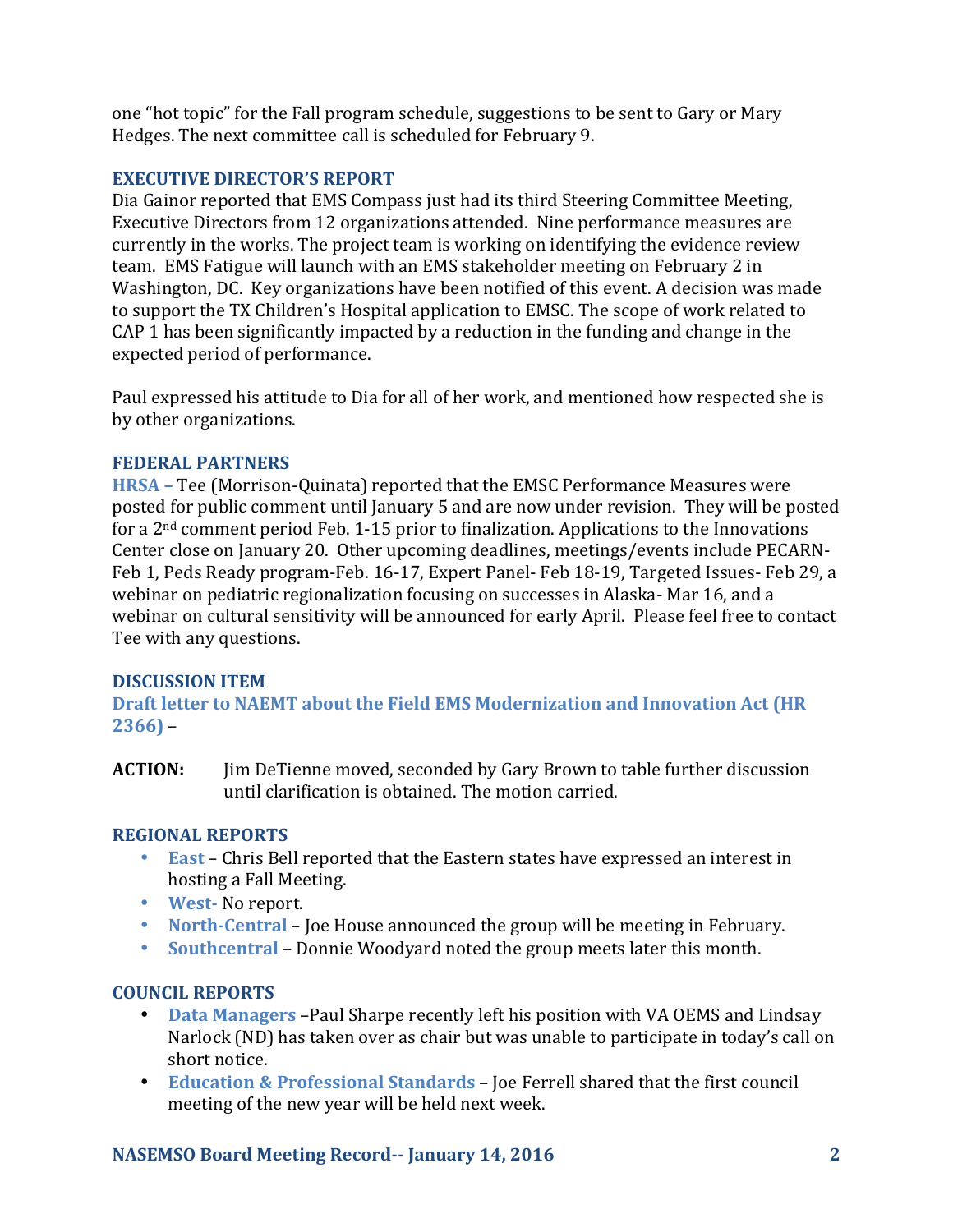- Medical Directors –Dr. Peter Taillac indicated that the Council held an in-face meeting yesterday with 27 reps. The group enjoyed presentations and discussion on the Mt. Everest earthquake led by Dr. Zafren, an update of AHA guidelines by Dr. Kupas, and assisted efforts to identify an evidence review group for EMS Compass. Of particular note, Dr. Sahni provided an overview of a bill intended to protect the use of "standing orders" for EMS, which was introduced in the US House of Representatives vesterday.
- **Pediatric Emergency Care** Katherine Hert deferred her update until February.
- **Trauma Managers** Sherri Wren noted that their Executive Committee met yesterday. They are currently working on getting their PI Subcommittee off the ground and expressed concern about the accuracy of NASEMSO's trauma manager list serve, which has been experiencing some recent glitches. NASEMSO's Program Manager, Kathy Robinson will look into the matter.

# **COMMITTEE REPORTS**

- Air Medical Kathy Robinson reports that a meeting with NHTSA OEMS and General Counsel has been scheduled for early February to discuss the model rules document. NASEMSO and AAMS are collaborating on a response to a federal docket in which a proprietary service is requesting an exemption to flight rules for its unmanned aviation systems.
- Communications and Technology- Paul Patrick reports there were 89 members on a recent teleconference.
- **Domestic Preparedness** Joe Schmider reported the Committee will go over the information contained in the responses to the query regarding EMS and Preparedness interface and finalize its recent survey report.
- **Community Paramedicine-Mobile Integrated Health Committee Jim DeTienne** noted that Kevin McGinnis attended the recent NFPA standards meeting on CP. The "New EMS Value" paper is available on the NASEMSO web site.
- **Rural EMS** Joe Schmider noted that planning for the April 21-22, 2016 National Rural EMS Conference is in its final stages.
- Government Information Jim DeTienne stated the next call is one week from today.
- **HITS** Donnie Woodyard reported that NREMT did accept the field training recommendation from the Board. He also noted he will be going to the National Fire Academy for a workshop with TIM folks from all over the country and expressed appreciation for a great opportunity to represent EMS at the panel.
- Safe Transport of Children Eric Hicken announced the project to develop specific recommendations and best practices for safely transporting children in ground ambulances will launch on January 27.
- **Agency & Vehicle Licensure** Dia Gainor reports that AVL intends to conduct a survey on state licensure requirements, exemptions and special conditions for EMS agencies based out of state. She also noted that CAAS had recently achieved its ANSI accreditation.

## **ADJOURNMENT**

There being no further business, the meeting concluded at 2:50 pm ET.